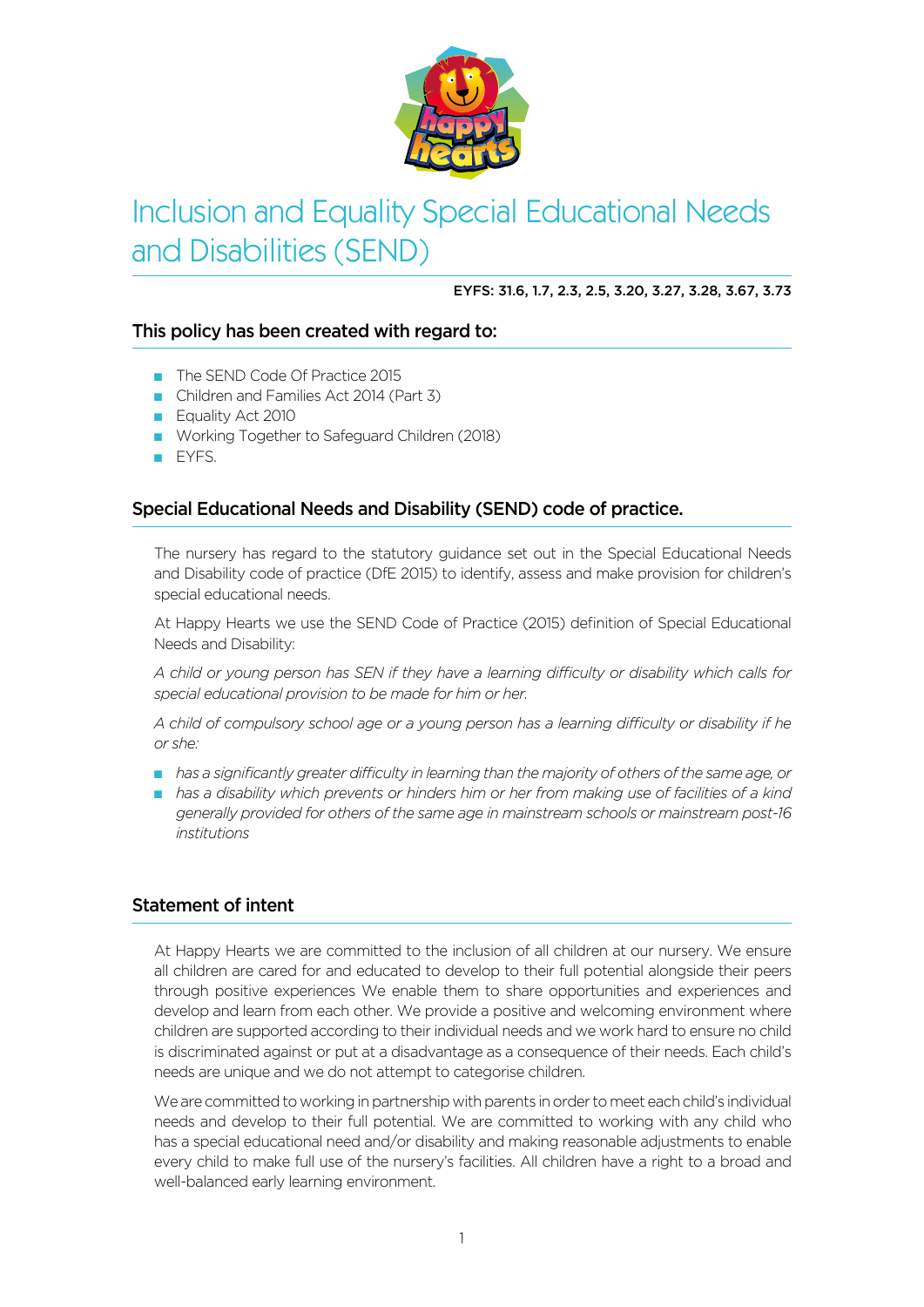We undertake a Progress Check of all children between the ages of two and three in accordance with the Code of Practice (2015) and statutory framework for EYFS (2021).

We will also undertake an assessment at the end of the Early Years Foundation Stage for any children that remain with us in the final term of the year in which they turn five, as per the statutory framework for EYFS

We will work closely with the child's parents and any relevant professionals if we identify any areas where a child's progress is less than expected to establish if any additional action is required. This may include:

- **n** Liaising with any professional agencies
- Reading any reports that have been prepared
- $\blacksquare$  Attending any review meetings with the local authority/professionals
- n Observing each child's development and assessing such observations regularly to monitor progress.

All children will be given a full settling in period when joining the nursery according to their individual needs.

#### We will:

- n Recognise each child's individual needs and ensure all staff are aware of, and have regard for, the Special Educational Needs Code of Practice
- **n** Ensure that all children are treated as individuals/equals and are supported to take part in every aspect of the nursery day according to their individual needs and abilities
- $\blacksquare$  Include all children and their families in our provision
- n Identify the specific needs of children with special educational needs and/or disabilities and meet those needs through a range of strategies
- n Ensure that children who learn at an accelerated pace e.g. 'most able' are also supported
- **n** Encourage children to value and respect others
- n Provide well informed and suitably trained practitioners to help support parents and children with special educational difficulties and/or disabilities
- n Develop and maintain a core team of staff who are experienced in the care of children with additional needs and identify a Special Educational Needs and Disabilities Co-ordinator (SENDCo) who is experienced in the care and assessment of children with additional needs. Staff will be provided with specific training relating to SEND and the SEND Code of Practice
- n Monitor and review our practice and provision and, if necessary, make adjustments, and seek specialist equipment and services if needed
- Challenge inappropriate attitudes and practices
- n Promote positive images and role models during play experiences of those with additional needs wherever possible
- Celebrate diversity in all aspects of play and learning
- n Work in partnership with parents and other agencies in order to meet individual children's needs, including the education, health and care authorities, and seek advice, support and training where required
- n Share any statutory and other assessments made by the nursery with parents and support parents in seeking any help they or the child may need

Our nursery has a designated Special Education Needs and Disabilities Co-ordinator (SENDCo).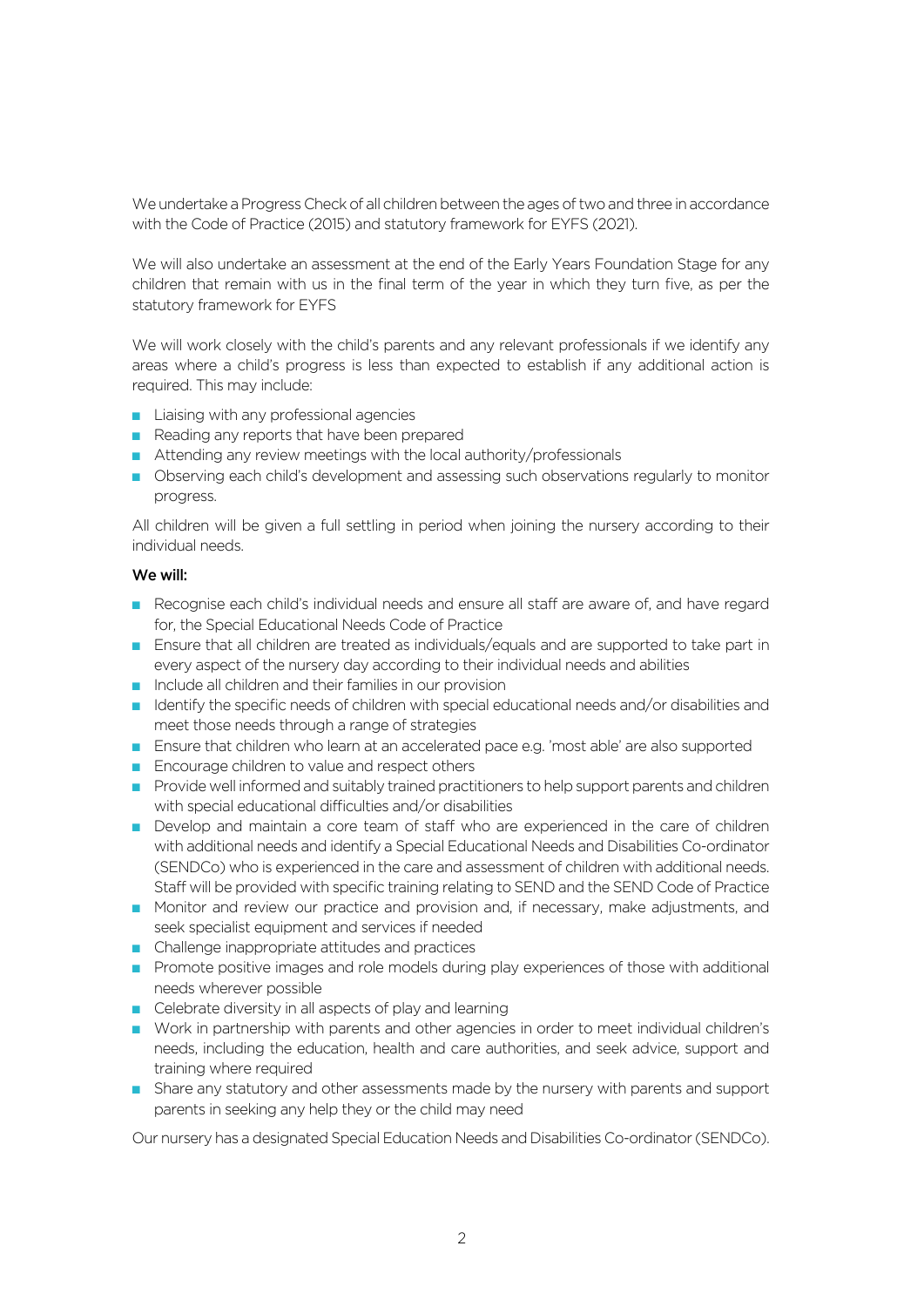## The role of the SENDCo In our setting includes:

- n ensuring all practitioners in the setting understand their responsibilities to children with SEN and the setting's approach to identifying and meeting SEN
- advising and supporting colleagues
- n ensuring parents are closely involved throughout and that their insights inform action taken by the setting
- $\blacksquare$  liaising with professionals or agencies beyond the setting
- n taking the lead in implementing the graduated approach and supporting colleagues through each stage of the process

#### We will:

- n Designate a named member of staff to be the SENDCo and share their name/role with parents
- n Have high aspirations for all children and support them to achieve to their full potential
- Develop respectful partnerships with parents and families
- **n** Ensure parents are involved at all stages of the assessment, planning, provision and review of their child's care and education and include the thoughts and feelings voiced by the child, where possible/appropriate
- n Signpost parents and families to our Local Offer in order to access local support and services
- n Undertake formal Progress Checks and Assessments of all children in accordance with the SEND Code of Practice January (2015) / statutory framework for the EYFS (2021)
- n Provide a statement showing how we provide for children with special educational needs and/or disabilities and share this with staff, parents and other professionals
- n Ensure that the provision for children with SEN and/or disabilities is the responsibility of all members of staff in the nursery through training and professional discussions
- **n** Set out in our inclusive admissions practice on how we meet equality of access and opportunity
- n Make reasonable adjustments to our physical environment to ensure it is, as far as possible suitable for children and adults with disabilities using the facilities
- n Provide a broad, balanced, aspirational early learning environment for all children with SEN and/or disabilities and differentiated activities to meet all individual needs and abilities
- n Liaise with other professionals involved with children with special educational needs and/or disabilities and their families, including transition arrangements to other settings and schools (See our transitions policy)
- n Use the graduated response system to assess, plan, do and review to ensure early identification of any SEND
- n Ensure that children with special educational needs and/or disabilities and their parents are consulted at all stages of the graduated response, taking into account their levels of ability
- n Review children's progress and support plans every 4-6 weeks and work with parents to agree on further support plans
- n Provide privacy of children with special educational needs and/or disabilities when intimate care is being provided
- n Raise awareness of any specialism the setting has to offer, e.g. Makaton trained staff
- **n** Ensure the effectiveness of our SEN/disability provision by collecting information from a range of sources e.g. additional support reviews, Education and Healthcare (EHC) plans, staff and management meetings, parental and external agencies' views, inspections and complaints. This information is collated, evaluated and reviewed annually
- **n** Provide a complaints procedure and make available to all parents in a format that meets their needs e.g. Braille, audio, large print, additional languages
- **n** Monitor and review our policy and procedures annually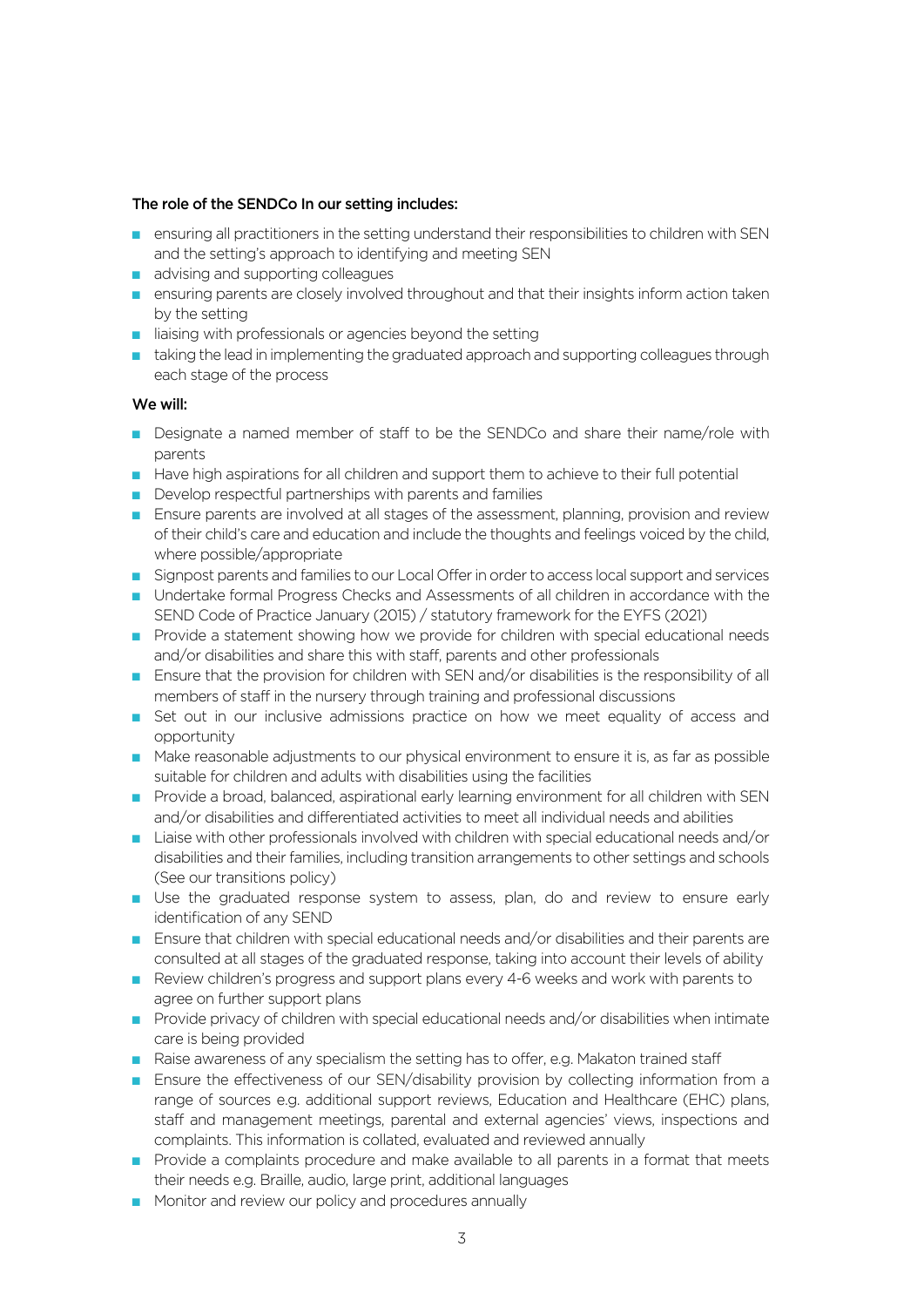## Effective assessment of the need for early help

We are aware of the process for early help and follow the following procedure:

Local agencies should work together to put processes in place for the effective assessment of the needs of individual children who may benefit from early help services. Children and families may need support from a wide range of local agencies. Where a child and family would benefit from coordinated support from more than one agency (e.g. education, health, housing, police) there should be an interagency assessment. These early help assessments should identify what help the child and family require to prevent needs escalating to a point where intervention would be needed via a statutory assessment under the Children Act 1989.

The early help assessment should be undertaken by a lead professional who should provide support to the child and family, act as an advocate on their behalf and coordinate the delivery of support services. The lead professional role could be undertaken by a General Practitioner (GP), family support worker, teacher, health visitor and/or special educational needs coordinator. Decisions about who should be the lead professional should be taken on a case by case basis and should be informed by the child and their family.

#### For an early help assessment to be effective:

- The assessment should be undertaken with the agreement of the child and their parents or carers. It should involve the child and family as well as all the professionals who are working with them;
- n A teacher, GP, health visitor, early years' worker or other professional should be able to discuss concerns they may have about a child and family with a social worker in the local authority. Local authority children's social care should set out the process for how this will happen; and
- n If parents and/or the child do not consent to an early help assessment, then the lead professional should make a judgement as to whether, without help, the needs of the child will escalate. If so, a referral into local authority children's social care may be necessary

If at any time it is considered that the child may be a child in need as defined in the Children Act 1989, or that the child has suffered significant harm, or is likely to do so, a referral should be made immediately to local authority children's social care. This referral can be made by any professional *(Working together to safeguard children 2018).*

## Graduated Approach

We follow the SEND Code of Practice (2015) recommendation that, in addition to the formal checks above, nurseries should adopt a graduated approach to assessment and planning, led and coordinated by a SENDCo. Good practice of working together with parents, and the observation and monitoring of children's individual progress, will help identify any child with special educational needs or disability. This graduated approach will be led and coordinated by the SENDCo and appropriate records will be kept according to the Code of Practice.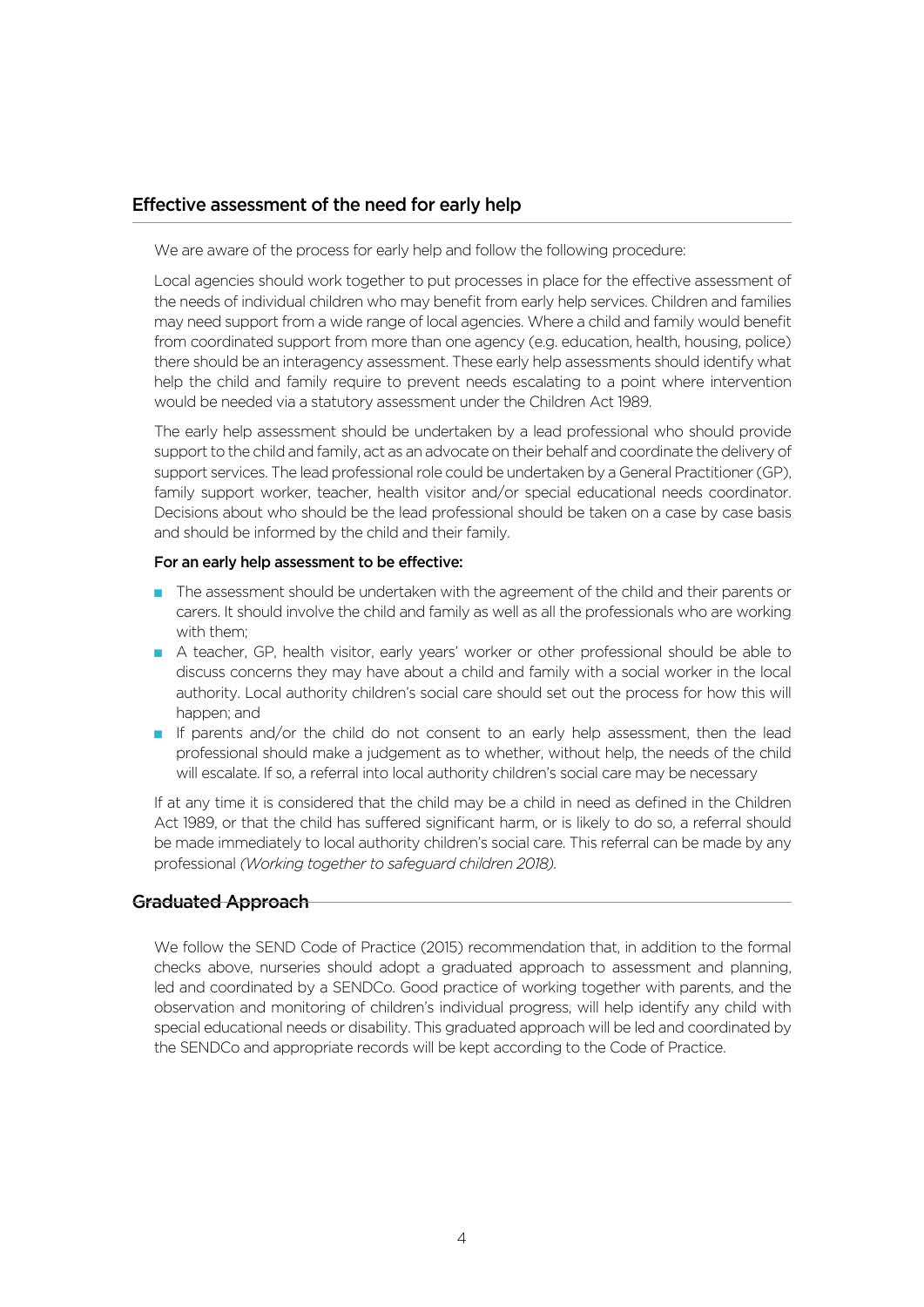## **Assess**

In identifying a child as needing SEN support, the key person, working with the SENDCo and the child's parents, will carry out an analysis of the child's needs. This initial assessment will be reviewed regularly to ensure that support is matched to need. Where there is little or no improvement in the child's progress, more specialist assessment may be called for from specialist teachers or from health, social services or other agencies beyond the setting. Where professionals are not already working with the setting, the SENDCo will contact them, with the parents' agreement.

#### Plan

Where it is decided to provide SEN support, and having formally notified the parents, the key person and the SENDCo, in consultation with the parent, will agree the outcomes they are seeking, the interventions and support to be put in place, the expected impact on progress, development or behaviour, and a clear date for review. Plans will take into account the views of the child.

The support and intervention provided will be selected to meet the outcomes identified for the child, based on reliable evidence of effectiveness, and provided by practitioners with relevant skills and knowledge. Any related staff development needs should be identified and addressed. Parents will be involved in planning support and, where appropriate, in reinforcing the provision or contributing to progress at home.

## Do

The child's key person will be responsible for working with the child on a daily basis. With support from the SENDCo, they will oversee the implementation of the intervention agreed as part of SEN support. The SENDCo will support the key person in assessing the child's response to the action taken, in problem solving and advising on the effective implementation of support.

## Review

The effectiveness of the support and its impact on the child's progress will be reviewed in line with the agreed date. The impact and quality of the support will be evaluated by the key person and the SENDCo in full consultation with the child's parents and taking into account the child's views. Information will be shared with parents about the impact of the support provided.